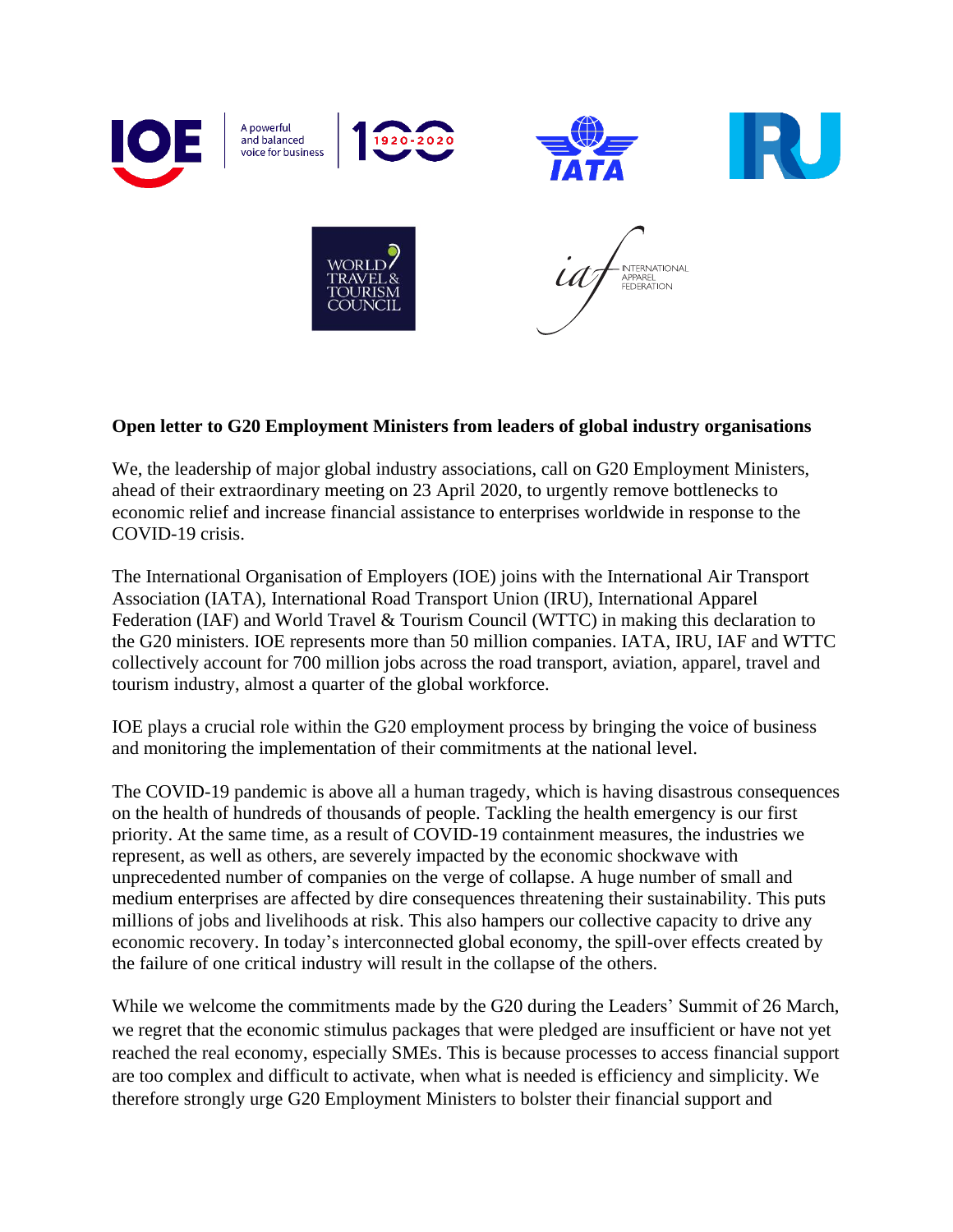facilitate their swift implementation. Without immediate and stronger action taken by all governments, the impact of business closures will have deep-rooted economic and social effects that will shatter the foundations for any immediate economic recovery.

We urge the G20 to strengthen global coordination to overcome the global challenges related to the pandemic. Too many global supply chains, mobility and logistics networks are adversely impacted by unilateral decisions. Employers' organisations can help the G20 to achieve its social and economic objectives relating to recovery if we are consulted and involved in the negotiation, implementation and follow-up of the crisis response.

In these difficult times, IOE, IATA, IRU, IAF and WTTC join forces and stand ready, through their global networks, to work with governments and all stakeholders to ensure recovery efforts are implemented effectively. We believe that by working together we can achieve a rapid global recovery that will benefit G20 States, their citizens and the wider world.

Signatories:

**Mr Roberto Suarez-Santos**, Secretary General, International Organisation of Employers (IOE)

A vz

**Mr Umberto de Pretto**, Secretary General, International Road Transport Union (IRU)

 $11.6$  for

**Mr Matthijs Crietee**, Director General, International Apparel Federation (IAF)



**Mr Alexandre De Juniac**, Director General, International Air Transport Association (IATA)

**Ms Gloria Guevera**, President & CEO, World Travel & Tourism Council (WTTC)

Słma SJ.